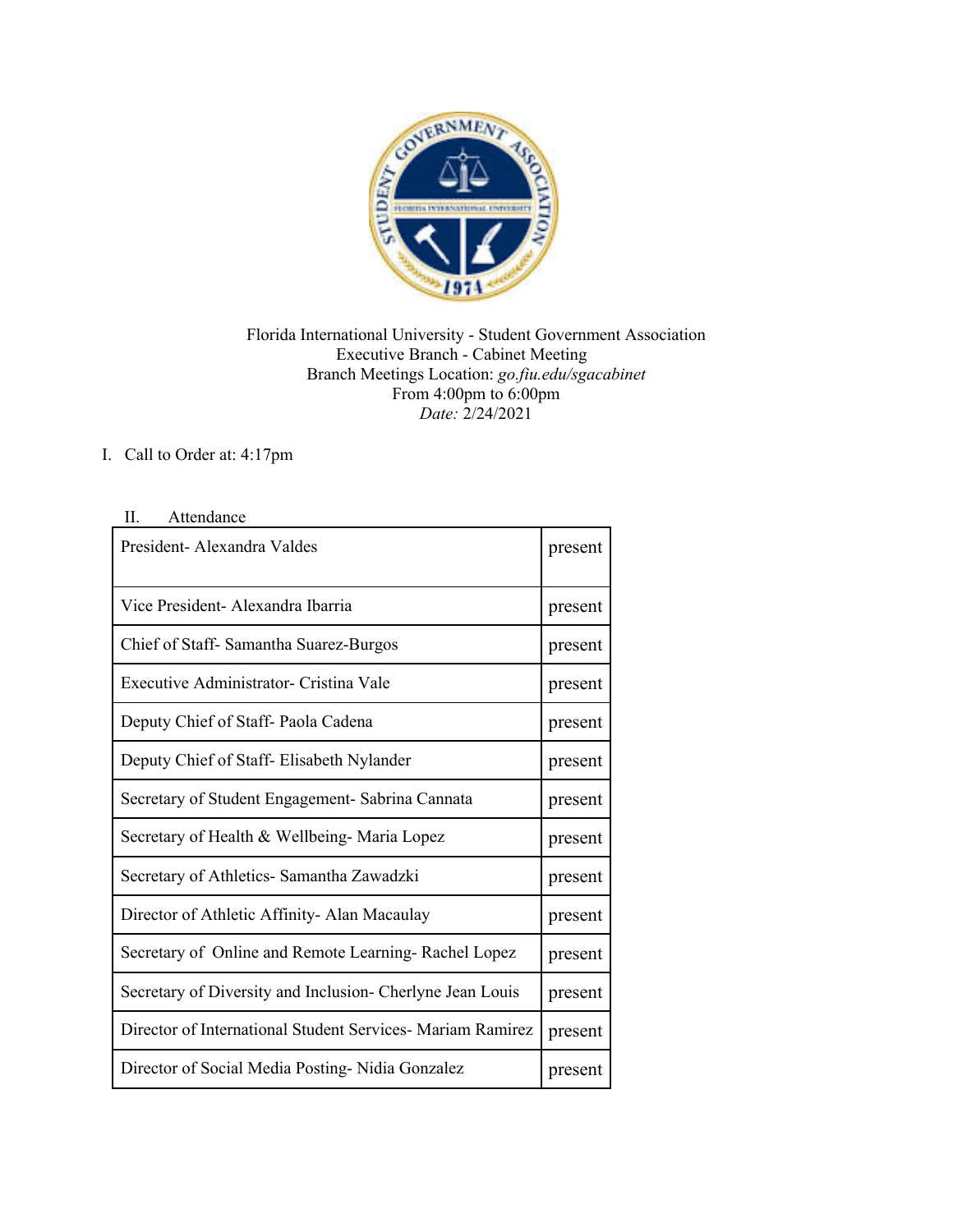| Elections Commissioner- Daniela Mederos | present |
|-----------------------------------------|---------|
|                                         |         |

## III. Cabinet Reports:

- 1. President:
	- 1. Board of trustees meeting went well. I advocated for the students and intend to do so every meeting
	- 2. Women empowerment event is tomorrow, we have very prestigious women on the call
	- 3. Trying to connect advocacy with sustainability. In particular a campaign on keeping BBC campus clean and pristine
	- 4. How can we help our peers and colleagues feel more comfortable coming back to campus? We want to eliminate the fear of coming back to campus
- 2. Vice President:
	- 1. Thank you to everyone who came out to the SGA study break!
	- 2. The women empowerment will be on zoom so if you're not comfortable going in-person you can still attend
- 3. Chief of Staff:
- 4. Executive Administrator:
	- 1. Had a great meeting and will have another one with PantherPower
	- 2. Made google link for SGA events so we can input event dates and everyone in SGA can see it
- 5. Deputy Chief of Staff (Elisabeth):
	- 1. Had a meeting involving textbook affordability, bill was passed by the board of trustees!
	- 2. Press release should be sent out sometime this week, we are also looking at effective ways to promote the Act, such as a website which is already up.
- 6. Deputy Chief of Staff (Paola):
	- 1. we are the first school in Florida to adopt this textbook affordability (Panther Bookpack)
	- 2. once you register for classes, there will be a \$20 per credit charge which functions as a rental fee or subscription.
		- 1. Say you have a 3 credit course, for \$60 you can use any textbooks or resources available at the FIU Bookstore for the time you take the class
		- 2. If you want to opt out you can, but if you opt out of one class you opt out of every class, you cannot pick and choose.
- 7. Secretary of Student Engagement:
	- 1. On march  $1<sup>st</sup>$  I have a meeting with alpha kappa si to make sure our event is still underway.
	- 2. Waiting for last speaker for empowering women of law event to confirm before we start marketing
	- 3. Reached out to career and talent for mock trial event as well as CAPS event so they can add it to their timeline
	- 4. I'd like to begin promoting events on the SGA Instagram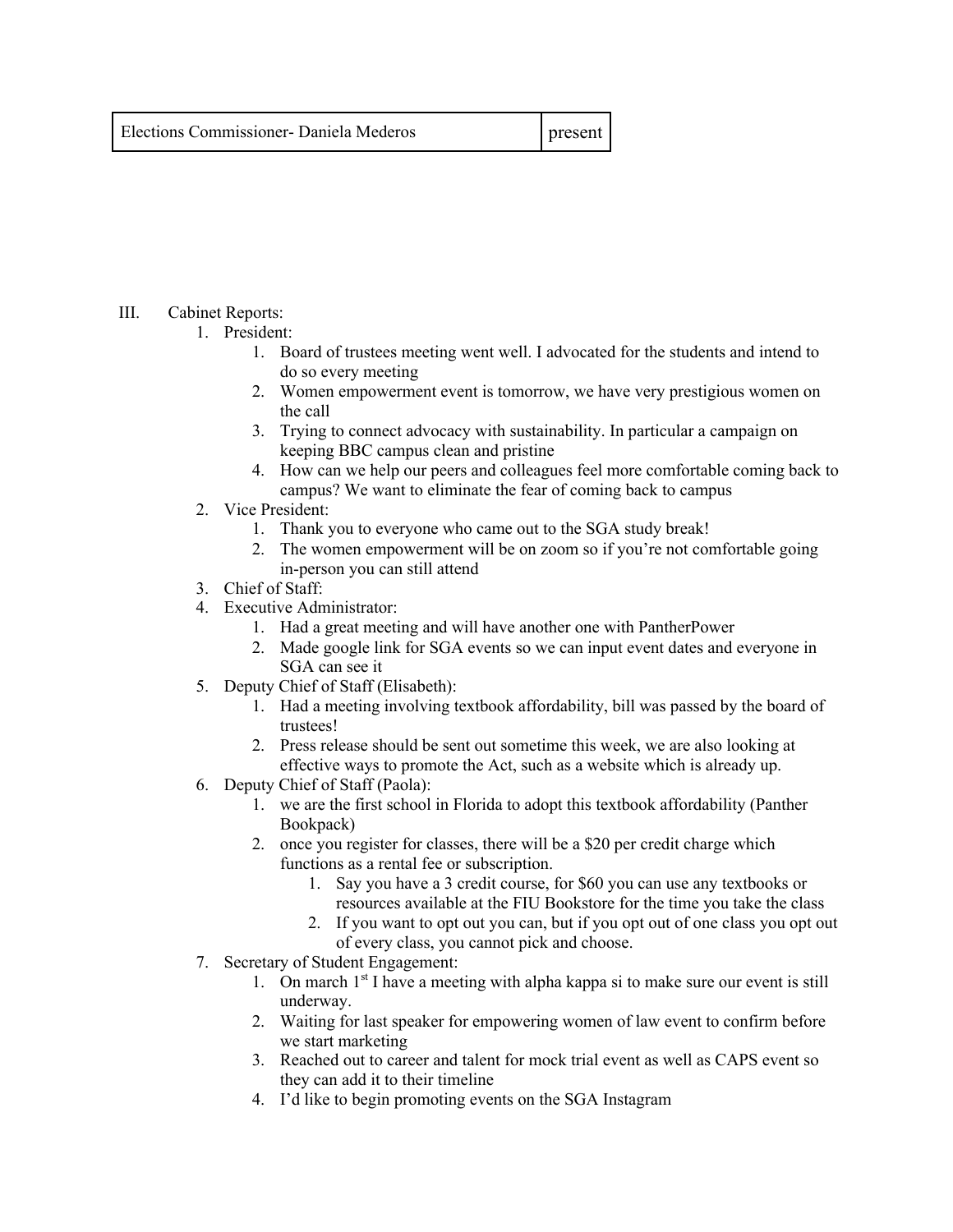- 5. I would also like to go over giveaways and see what is available and appropriate to give away
- 8. Secretary of Athletics:
	- 1. We have 4 baseball games, 2 basketball games this weekend
	- 2. If anyone is free at any point this weekend, we will have sports
	- 3. I would love to do a chick fil a giveaway at a game, since concessions isn't serving things at the moment this will be a good opportunity
	- 4. Saturday games will be double headers so we should talk to athletics to see which games will have the most attendance
- 9. Director of Athletic Affinity:
	- 1. We have a few games planned for giveaways and incentives
		- 1. Dates fall in March and April
	- 2. Big sports for spring are baseball and soccer
		- 1. We should focus on baseball because soccer will stay at half capacity so it isn't as difficult to get full attendance. Baseball will be more difficult to sell out
	- 3. We should work on a marketing campaign to inform students that their tickets are paid for in the athletic fees. We can also collaborate with health and wellbeing to let students know about their health fees
- 10. Secretary of Online and Remote Learning:
	- 1. Meeting with president of SPC
	- 2. Got in touch with FIU Online Instagram
		- 1. Purpose of meeting will be to discuss collaborations
	- 3. Met with student concerns committee in order to help pass legislations for vouchers for student parking
		- 1. Purpose of this meeting was to have organizations create and maintain a virtual presence
- 11. Secretary of Health & Wellbeing:
	- 1. Got an email for title IX representative
		- 1. Possibly planning meeting for womens empowerment
	- 2. Furthering plans for mental health webinar
- 12. Secretary of Diversity and Inclusion:
	- 1. Started talking to different cultural organizations and asked if they have any concerns that SGA can help with
	- 2. Wanted to plan an informative day or showcase for different resources that the students have when they pay their fees
- 13. Director of International Student Services:
	- 1. Continued reaching out to various international organizations and have begun collaborations
		- 1. Still looking for FIU interpreter
	- 2. Thinking of starting an informational passport program to highlight international students success
- 14. Elections Commissioner:
	- 1. SGA will have an election event march  $10^{th}$ 
		- 1. We will be promoting event heavily, giveaways will be handed out
	- 2. Can we change the profile picture on the SGA elections Instagram account?
		- 1. Yes, we just have to confirm with publications
	- 3. The elections will be all virtual, although we will most likely table outside GC in case students have any questions